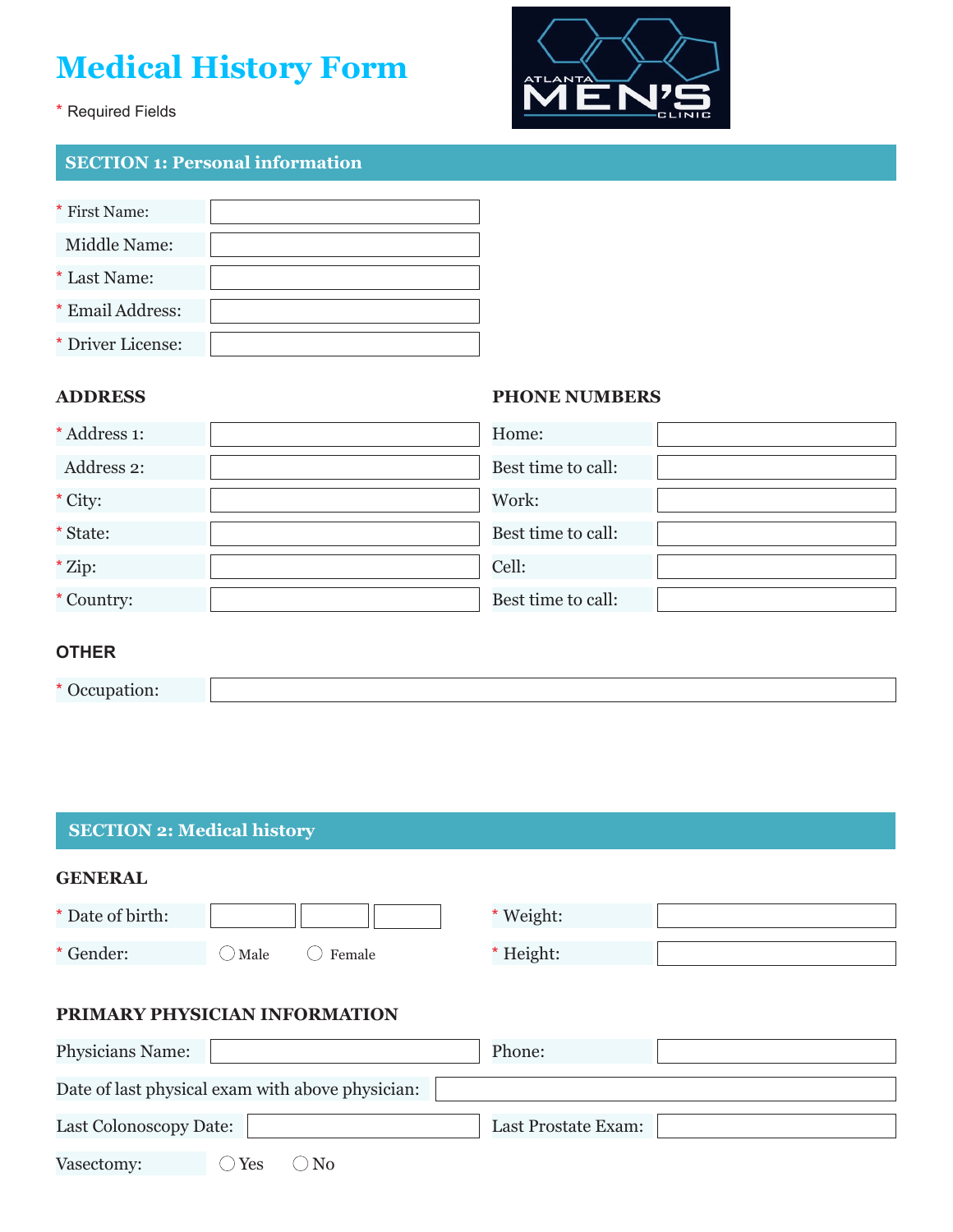## **FAMILY HISTORY**

Does an **immediate family member** currently have or ever had any of the following? If yes, please check below and explain in the provided field:

| * Cardiovascular disease:                                                                                 | $\bigcirc$ Yes | $\bigcirc$ No | Explain family health history:                                                                |                |               |
|-----------------------------------------------------------------------------------------------------------|----------------|---------------|-----------------------------------------------------------------------------------------------|----------------|---------------|
| * Diabetes, thyroid or other<br><b>Endocrine Disorder:</b>                                                | $\bigcirc$ Yes | $\bigcirc$ No |                                                                                               |                |               |
| * Hypertension:                                                                                           | $\bigcirc$ Yes | $\bigcirc$ No |                                                                                               |                |               |
| * Lipid Disorder:                                                                                         | $\bigcirc$ Yes | $\bigcirc$ No |                                                                                               |                |               |
| * Prostate cancer:                                                                                        | $\bigcirc$ Yes | $\bigcirc$ No |                                                                                               |                |               |
| * Other forms of cancer:                                                                                  | $\bigcirc$ Yes | $\bigcirc$ No |                                                                                               |                |               |
| * Other illnesses:                                                                                        | $\bigcirc$ Yes | $\bigcirc$ No |                                                                                               |                |               |
| <b>LIFESTYLE INFORMATION</b>                                                                              |                |               |                                                                                               |                |               |
| * Do you smoke?                                                                                           | $\bigcirc$ Yes | $\bigcirc$ No |                                                                                               |                |               |
| If Yes, how much do you smoke per day?                                                                    |                |               |                                                                                               |                |               |
|                                                                                                           |                |               |                                                                                               |                |               |
| * Do you drink alcohol?                                                                                   | $\bigcirc$ Yes | $\bigcirc$ No |                                                                                               |                |               |
| If Yes, how much do you drink per week?                                                                   |                |               |                                                                                               |                |               |
|                                                                                                           |                |               |                                                                                               |                |               |
| $*$ Do you take over the counter supplements? $\circ$ Yes<br>If Yes, list Name and Quantity per day/week. |                |               | $\bigcirc$ No                                                                                 |                |               |
|                                                                                                           |                |               |                                                                                               |                |               |
| * Do you exercise regularly?                                                                              | $\bigcirc$ Yes | $\bigcirc$ No |                                                                                               |                |               |
| If Yes, please describe.                                                                                  |                |               |                                                                                               |                |               |
|                                                                                                           |                |               |                                                                                               |                |               |
| Are you in any branch of military service as either active duty or reservist?                             |                |               |                                                                                               | $\bigcirc$ Yes | $\bigcirc$ No |
|                                                                                                           |                |               | Do you have plans to enter any branch of military service as either active duty or reservist? | $\bigcirc$ Yes | $\bigcirc$ No |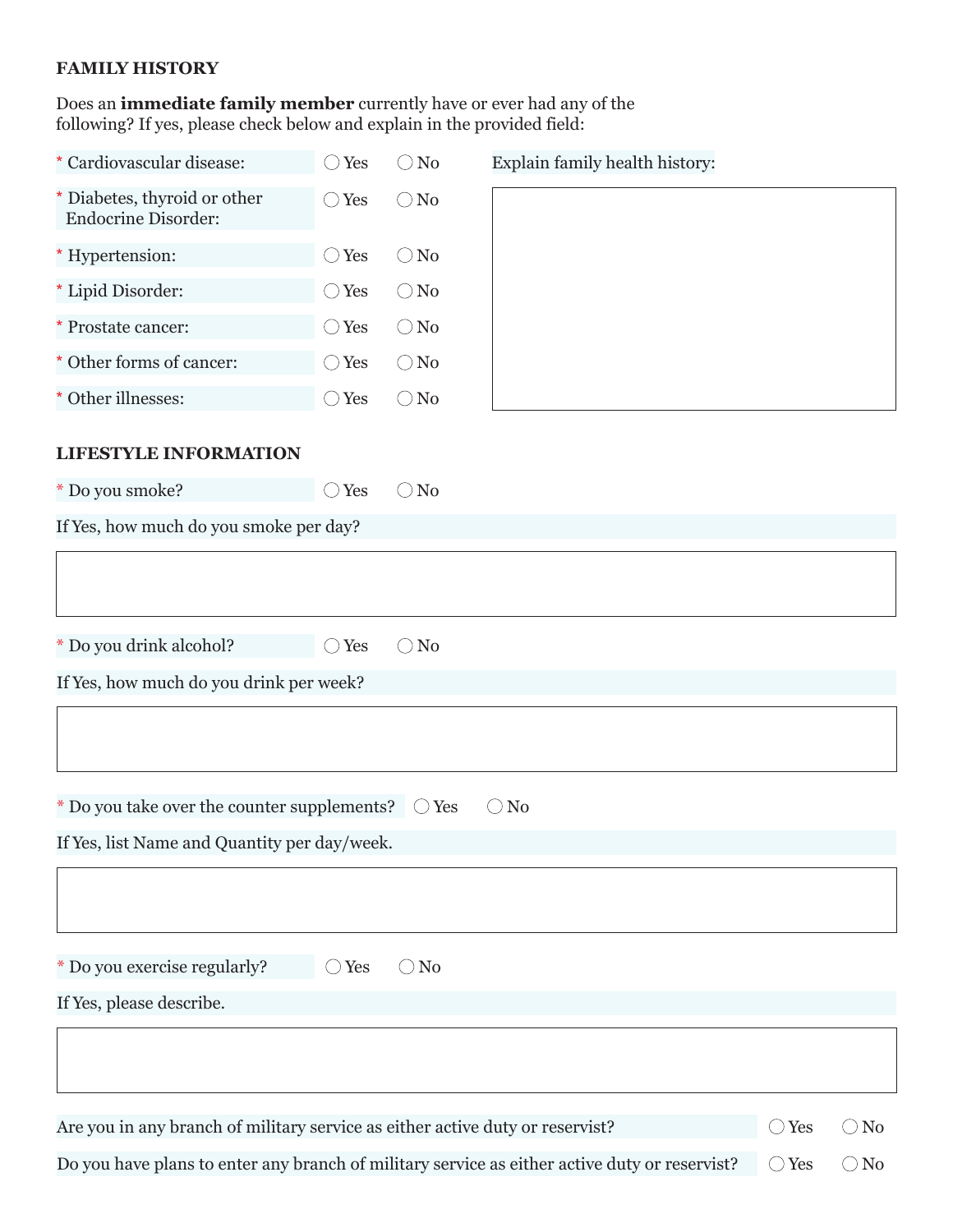### **DIAGNOSED HISTORY OF DISEASE**

Do you currently have or ever had any of the following? If yes, please check below and explain in the provided field:

| * Poor wound healing:<br>$\bigcirc$ Yes<br>* Use of medications (if yes, list<br>No<br>Yes<br>( )<br>( )<br>* Emotional disorders / depression:<br>Yes<br>medications below):<br>( )<br>* Blood disorders:<br>* Renal disease:<br>Yes<br>N <sub>0</sub><br>$\bigcirc$ Yes<br>$(\ )$ | $\bigcirc$ No<br>$\bigcirc$ No<br>$\bigcirc$ No<br>$\bigcirc$ No |
|-------------------------------------------------------------------------------------------------------------------------------------------------------------------------------------------------------------------------------------------------------------------------------------|------------------------------------------------------------------|
|                                                                                                                                                                                                                                                                                     |                                                                  |
|                                                                                                                                                                                                                                                                                     |                                                                  |
|                                                                                                                                                                                                                                                                                     |                                                                  |
| *Immune disorders:<br>* Genital - Urinary disorder:<br>Yes<br>$\bigcirc$ No<br>$\bigcirc$ Yes<br>$\rightarrow$                                                                                                                                                                      |                                                                  |
| * Hyperlipidemia:<br>* Cancer:<br>Yes<br>No<br>$\bigcirc$ Yes<br>$\left(\begin{array}{c} \end{array}\right)$<br>$\rightarrow$                                                                                                                                                       | No<br>$\left(\begin{array}{c} \end{array}\right)$                |
| * Chemical Dependency:<br>$\bigcirc$ No<br>* Hypertension:<br>Yes<br>$\bigcirc$ Yes<br>$\left(\begin{array}{c} \end{array}\right)$                                                                                                                                                  | $\bigcirc$ No                                                    |
| * Carpal Tunnel syndrome:<br>$\bigcirc$ No<br>* Neurological disorders:<br>Yes<br>$\bigcirc$ Yes<br>$\left(\begin{array}{c}\right)$                                                                                                                                                 | $\bigcirc$ No                                                    |
| * Lung disorder:<br>$\bigcirc$ No<br>Yes<br>$\left(\begin{array}{c} \end{array}\right)$<br>* Thyroid, Diabetes or other<br>$\bigcirc$ Yes                                                                                                                                           | $\bigcirc$ No                                                    |
| endocrine disorder including<br>* Orthopedic or muscle disorder<br>Yes<br>$\bigcirc$ No<br>◯<br>insulin resistance:<br>including fracture or joint                                                                                                                                  |                                                                  |
| disorders:<br>* Arthritis:<br>$\bigcirc$ Yes<br>Yes<br>N <sub>o</sub><br>$(\ )$<br>$( \ )$                                                                                                                                                                                          | $\bigcirc$ No                                                    |
| * Heart disease including<br>* Bursitis:<br>$\bigcirc$ Yes<br>Atherosclerosis, Angina, Heart                                                                                                                                                                                        | $\bigcirc$ No                                                    |
| Failure, Heart Attack:<br>* Rheumatism:<br>$\bigcirc$ Yes<br>Yes<br>N <sub>0</sub><br>$\left(\begin{array}{c} \end{array}\right)$<br>С.                                                                                                                                             | $\rm No$<br>$\left(\begin{array}{c} 1 \end{array}\right)$        |
| * Allergies to Medications:<br>* Sports Injury(s):<br>$\bigcirc$ Yes<br>Yes<br>$\bigcirc$ No<br>$^{\circ}$ )                                                                                                                                                                        | $\bigcirc$ No                                                    |
| Upper respiratory:<br>* Other illnesses:<br>$\bigcirc$ Yes                                                                                                                                                                                                                          | N <sub>0</sub><br>( )                                            |

Explain the history of any above checked diseases:

\* List all the medications you are taking. Please be specific (Name, dosage, etc.) **or specify "none":**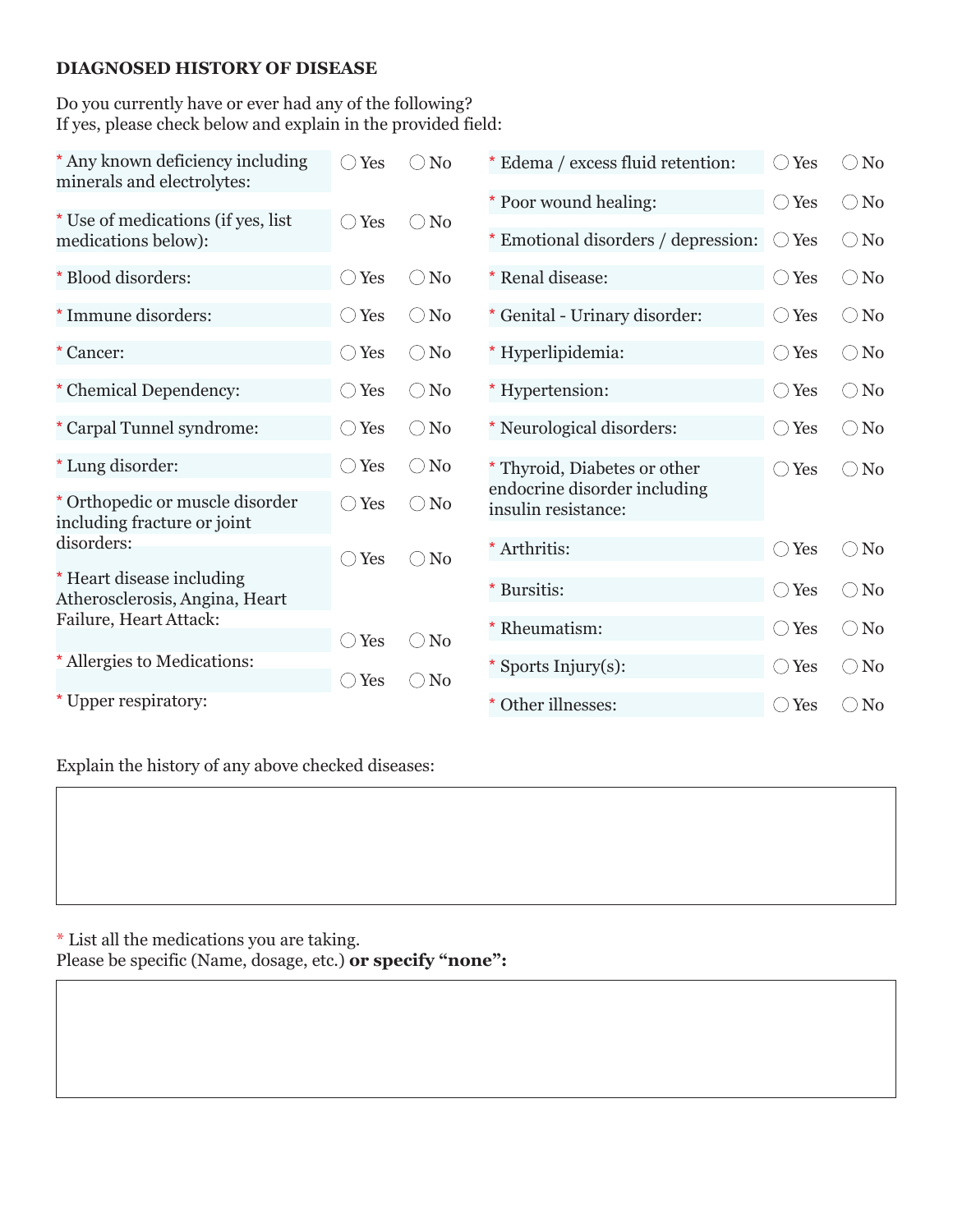#### **DIAGNOSED HISTORY OF DISEASE**

| * Prior history of Steroids or hormones? |                             |               |                               | Yes<br>$($ )   | $\bigcirc$ No |
|------------------------------------------|-----------------------------|---------------|-------------------------------|----------------|---------------|
| If yes, please select:                   |                             |               |                               |                |               |
| <b>Male</b>                              |                             |               |                               |                |               |
| Test:                                    | Yes<br>$($ )                | $\bigcirc$ No | Type/Dose/Frequency:          |                |               |
| Deca:                                    | $\bigcirc$ Yes              | $\bigcirc$ No |                               |                |               |
| Winstrol:                                | $\bigcirc$ Yes              | $\bigcirc$ No |                               |                |               |
| hGH:                                     | Yes<br>$(\phantom{a})$      | $\bigcirc$ No | Type/Dose/Frequency:          |                |               |
| Thyroid:                                 | Yes<br>$\qquad \qquad \Box$ | $\bigcirc$ No |                               |                |               |
| Other:                                   | $\bigcirc$ Yes              | $\bigcirc$ No |                               |                |               |
|                                          |                             |               | Prior Medical Records / Labs? | $\bigcirc$ Yes | $\bigcirc$ No |
|                                          |                             |               | Any side affects?             |                |               |
|                                          |                             |               |                               |                |               |
|                                          |                             |               | Used estrogen-blocker?        | $\bigcirc$ Yes | No            |

#### **QUESTIONS FOR TREATMENT**

**Prospective Patients:** Please check the symptoms you hope to improve through hormone replacement therapy (HRT)

**Existing Patients:** Please check the symptoms you have improved and hope to continue to improve through HRT.

**ATLANTA MEN'S CLINIC AND ITS PHYSICIANS/NURSE PRACTITIONERS DO NOT TREAT PATIENTS FOR ATHLETIC PERFORMANCE OR ENHANCEMENT. We do not treat bodybuilders. We do not treat those who are currently in any branch of military service (active duty or reservist) or those who anticipate entering the military while taking any therapeutic program which may be prescribed for you. You must have a verified deficiency and medical need to qualify for treatment by our physicians.**

Do you currently have or ever had any of the following symptoms? If Yes, please check and explain below:

| * Increased lack of drive:                                     | Yes                  | $\bigcirc$ No | * Currently Pregnant:    | Yes<br>$\rightarrow$    | $\bigcirc$ No  |
|----------------------------------------------------------------|----------------------|---------------|--------------------------|-------------------------|----------------|
| * Increasing fat deposits around<br>the abdomen and/or thighs: | Yes<br>$\rightarrow$ | $\bigcirc$ No | Depression:              | Yes<br>$\rightarrow$    | $\bigcirc$ No  |
|                                                                |                      |               | * Difficulty sleeping:   | Yes<br>$\hspace{1.5cm}$ | () No          |
| * Increasing mood swings:                                      | Yes                  | $\bigcirc$ No | * Headaches / Migraines: | Yes                     | $\bigcirc$ No  |
| * Increasing sagging muscles or<br>breasts:                    | Yes                  | $\bigcirc$ No | * Hot flashes:           | Yes                     | $\bigcirc$ No  |
| * Increasing wrinkles:                                         | $\bigcirc$ Yes       | $\bigcirc$ No | * Loss of concentration, | Yes                     | $\bigcirc$ No  |
| * Increasingly stressed:                                       | Yes                  | $\bigcirc$ No | sociability, activity:   |                         |                |
|                                                                |                      |               | Loss of interest in sex: | Yes                     | N <sub>0</sub> |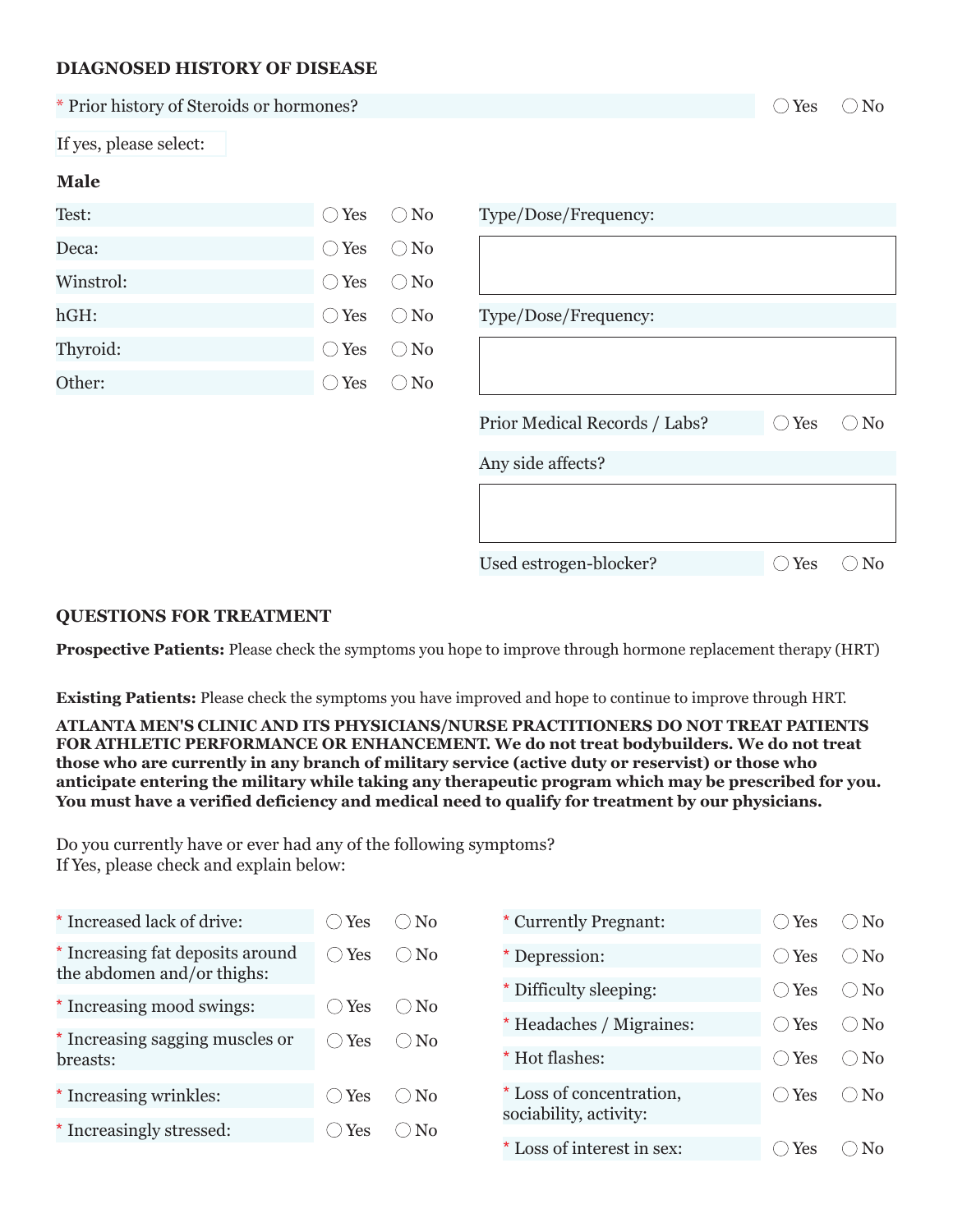| * Decreased desire and ability to<br>exercise: | Yes            | $\bigcirc$ No  | * Muscle loss:                               | Yes<br>$($ )   | $\bigcirc$ No         |
|------------------------------------------------|----------------|----------------|----------------------------------------------|----------------|-----------------------|
| * Decreased energy or endurance:               | Yes            | $\bigcirc$ No  | * Sagging, loose or thin skin:               | Yes<br>$( \ )$ | No<br>$(\phantom{a})$ |
| * Decreased sense of well-being:               | Yes            | $\bigcirc$ No  | * Sore Muscles, join pain(s) or<br>swelling: | Yes<br>$( \ )$ | No<br>$(\ \ )$        |
| * Decreasing memory:                           |                |                | * Thinning or loss of hair:                  | Yes<br>$($ )   | $\log$<br>$( \ )$     |
| * Decreasing muscle strength:                  | $\bigcirc$ Yes | $\bigcirc$ No  |                                              |                |                       |
|                                                | $\bigcirc$ Yes | $\bigcirc$ No  | * Urogenital atrophy:                        | Yes<br>$($ )   | No<br>$( \ )$         |
| * Decreasing size of testicles:                | $\bigcirc$ Yes | $\bigcirc$ No  | * Weight loss - Unexplained:                 | Yes<br>$($ )   | No<br>$(\ )$          |
| * Progressive osteoporosis,                    |                |                |                                              |                |                       |
| decreasing bone mass or stooped<br>posture:    | Yes            | $\bigcirc$ No  | * Other:                                     | Yes<br>( )     | No<br>⊖               |
| * Cold or heat intolerance:                    |                |                |                                              |                |                       |
|                                                | Yes            | N <sub>0</sub> |                                              |                |                       |

Please use this space to explain any additional information:

## **SECTION 3: Signature**

#### **Patient Authorization and Agreement**

The undersigned Patient ("Patient") authorizes and instructs Atlanta Men's Clinic, LLC ("Physicians") to provide the Patient with medical management, administrative and referral services. Patient acknowledges and agrees to the following terms and conditions contained in this Patient Authorization Agreement ("Agreement"). Patient submits with this Agreement an accurately completed Medical History Form ("MHF"). Patient agrees to respond truthfully, accurately and completely on the MHF and acknowledges that failure to provide truthful, accurate and complete information on the MHF or to the physicians referred by Atlanta Men's Clinic, LLC ("Physicians") could result in inappropriate treatment. Patient authorizes Atlanta Men's Clinic to receive copies of reports from medical laboratories, diagnostic testing services, Physicians and dispensing pharmacies relating to his/her treatment. In addition, Patient authorizes and instructs Atlanta Men's Clinic, Physicians and Nurse Practitioners, and dispensing pharmacies obtained on my behalf to provide medical care and prescribed pharmaceuticals based on the information contained on the MHF, laboratory diagnostic tests, and other information submitted to Atlanta Men's Clinic under this Agreement. Patient agrees to present photo identification upon receiving any blood testing pursuant to a Atlanta Men's Clinic or Physician test requisition. Patient acknowledges that therapies and laboratory and diagnostic testing services supplied or obtained by Atlanta Men's Clinic, and medical services provided to me by Physicians or Nurse Practitioners, may not covered or reimbursed by Medicare or any other insurance. Patient specifically swears and acknowledges that he or she is not a professional or amateur athlete or bodybuilder. Patient specifically swears and acknowledges that he or she is not seeking treatment or prescription medication by Atlanta Men's Clinic and/or Physician/Nurse Practitioner for the purpose of athletic or performance or cosmetic enhancement. It is outside the scope of Atlanta Men's Clinic and the Physician/Nurse Practitioner to provide these services or prescriptions under those circumstances. Atlanta Men's Clinic and the Physician/Nurse Practitioner only provide treatment and prescription medication to patients who have a deficiency and medical need as established by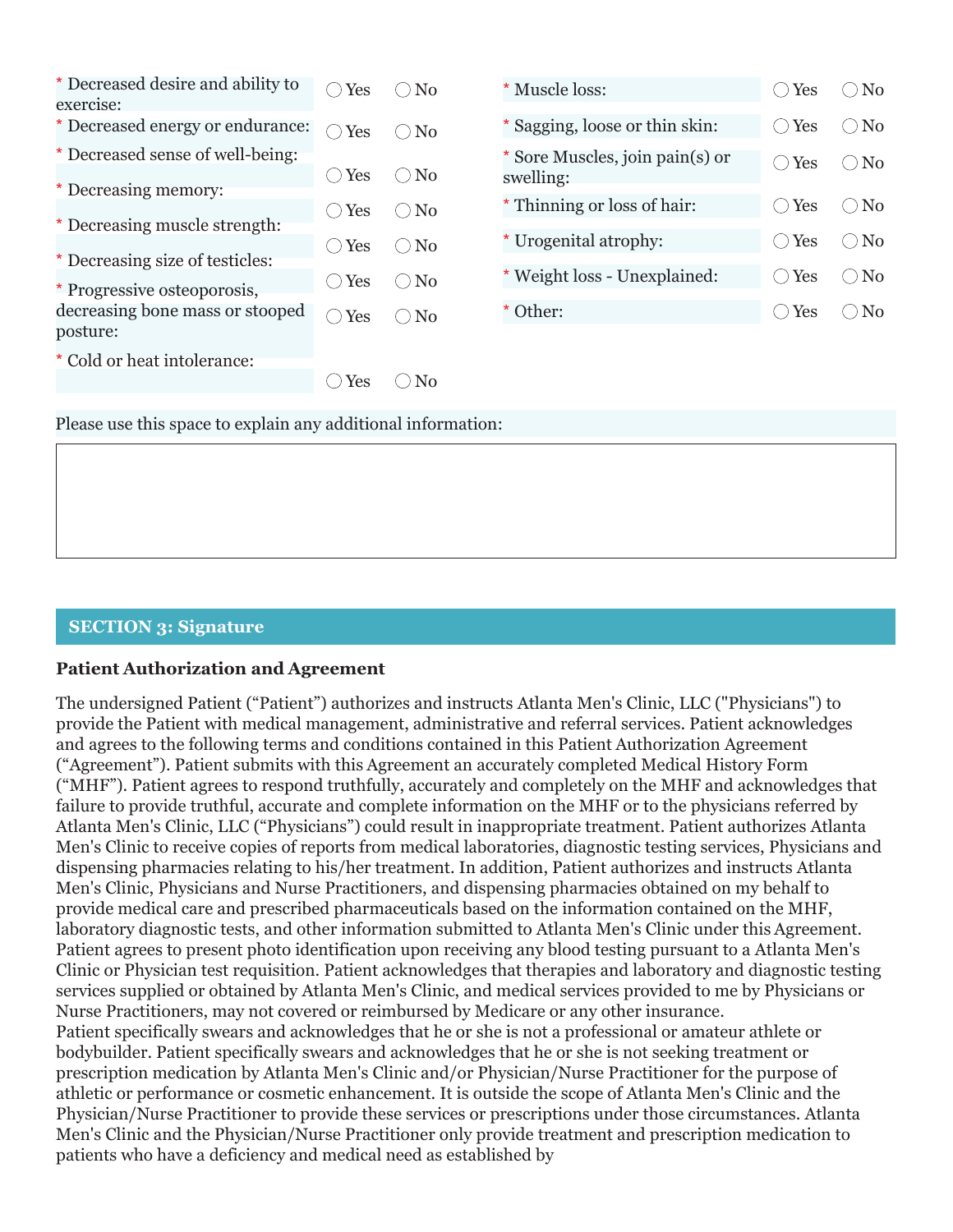laboratory blood tests, physical examination, this MHF and in the sole determination of the Physician/Nurse Practitioner.

Patient covenants and agrees to comply with the method of instructions, treatment and dosage schedules prescribed by Physician/Nurse Practitioner, to immediately cease any medical treatment prescribed by Physician/Nurse Practitioner in the event of any adverse reaction or side effect arising from prescribed treatment and to immediately provide Atlanta Men's Clinic and Physician/Nurse Practitioner with written notice of any such adverse reaction or side effect. I further acknowledge and agree that Atlanta Men's Clinic is not liable for any negligent act or omission of the Physician/Nurse Practitioner.

Patient acknowledges that diagnosis and treatment may involve risk of injury, and that Atlanta Men's Clinic and Physician/Nurse Practitioner have made no guarantees or warranties with respect to the above-described diagnostic testing, analysis of test results, examination of medical history or hormone treatment. Patient acknowledges that the hormone blood level objective sought as a result of Patient's hormone replacement therapy, as prescribed by Physician/Nurse Practitioner, may be the highest level of standard reference range for Patient's age and sex, or, in some cases, above such range, to the level of a younger person, and that such range is experimental and may not render any benefits, but may result in unknown, adverse results.

Patient is aware of the nature, risk and possible alternative methods of treatment, possible consequences, and possible complications involved in such hormone replacement treatment. Patient acknowledges that recombinant human growth hormone replacement therapy involves the use of a medical drug approved for one purpose and being utilized for a new and different purpose in an effort to obtain a desired objective of medical treatment. Nonetheless, Patient consents to such care and treatment, and executes this Agreement with a complete, informed understanding of such hormone replacement therapy for the purpose of authorizing Physician/Nurse Practitioner to administer such treatment to relieve body ailments and deficiencies. Patient further acknowledges that the methods of medical treatment offered by Atlanta Men's Clinic and Physician/ Nurse Practitioner are not accompanied by claims, guarantees, promises or warranties. In compliance with federal and state laws, there will be no refund given for any treatment.

Patient is freely seeking medical consultation and acknowledges and consents to Physician/Nurse Practitioner reviewing Patient's medical history with the opportunity to conduct an in-person physical examination prior to any treatment. Patient acknowledges that Physician/Nurse Practitioner is licensed to practice medicine in Patient's state or country of residence. Further, Patient agrees that Physician/Nurse Practitioner consultations, diagnosis, and treatments will be deemed to have occurred in Georgia.

Patient represents that he or she is under the care of a primary care physician, and he or she will not rely or substitute the advice of Physician/Nurse Practitioner should it conflict with the advice given by Patient's primary care physician. Before qualifying for any treatment or any medication prescribed by Physician/Nurse Practitioner, Patient agrees to have a comprehensive physical examination and to submit same to become a part of patient's records to be maintained by Atlanta Men's Health. Patient agrees to notify his or her primary care physician and advise such physician that Patient is undergoing hormone replacement therapy.

This Agreement shall be governed, construed and enforced in accordance with the laws of the State of Georgia, applicable to agreements made and to be performed entirely within such State, without regard to principles of conflict of laws. Any disputes arising out of, in connection with or with respect to this Agreement, shall be adjudicated in a court of competent jurisdiction sitting in the Fulton County, Georgia and nowhere else. Patient hereby irrevocably submits to the jurisdiction of such court for the purposes of any suit, civil action or other proceeding arising out of, in connection with or with respect to this Agreement. In the event of any litigation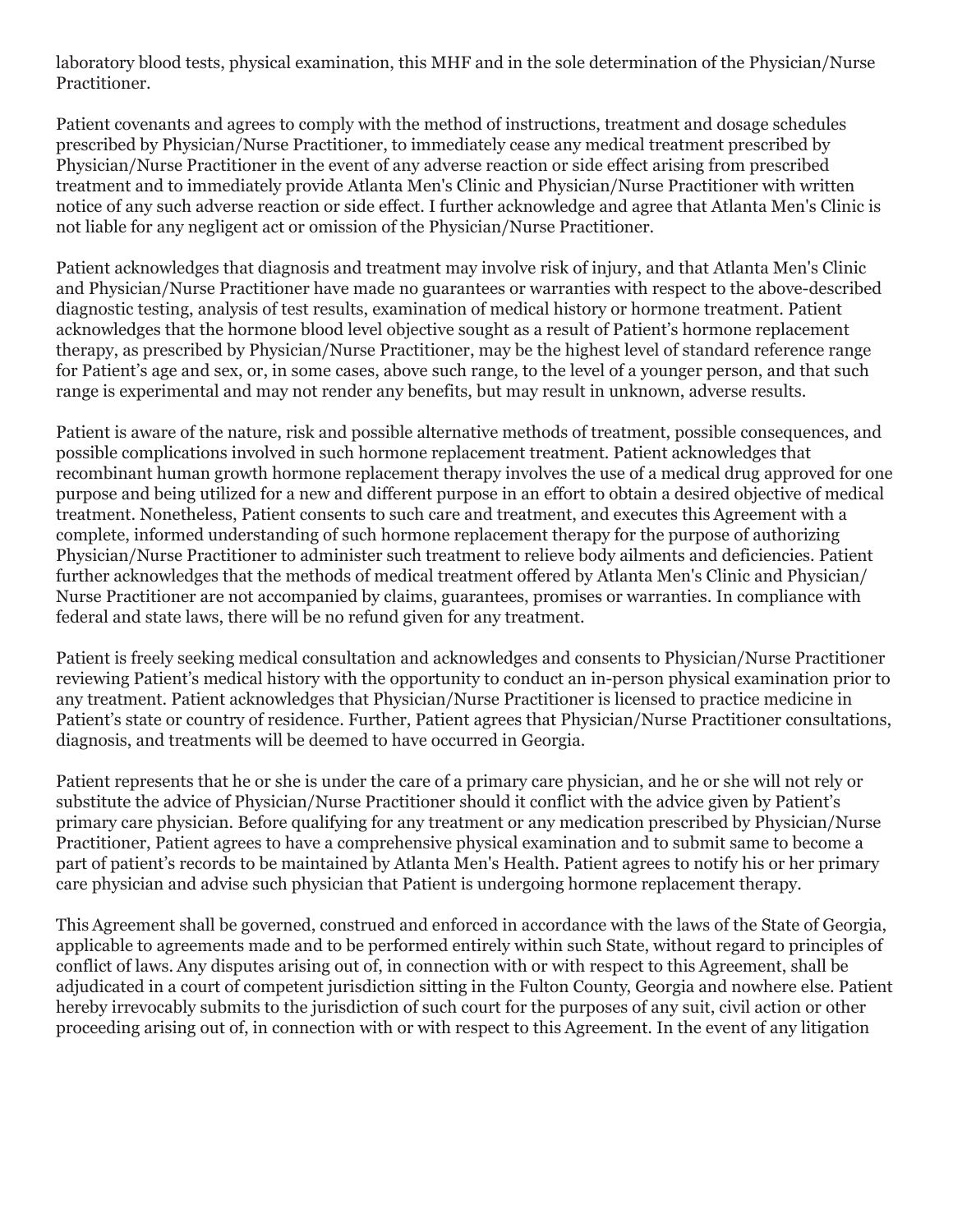arising out of this Agreement, the prevailing party shall be entitled to recover all expenses and costs incurred, including reasonable attorneys' fees and legal assistants' fees.

This Agreement contains the entire understanding of the parties and supersedes and merges all prior and contemporaneous agreements and discussions between the parties. Any and all representations or agreements by any agent or representative of either party not contained in this Agreement shall be null, void and of no effect. If any provision of the Agreement or the application thereof to any person or circumstances is held invalid or unenforceable in any jurisdiction, the remainder hereof, and the application of such provision to such person or circumstances in any other jurisdiction, shall not be affected thereby, and to this end the provisions of this Agreement shall be sever-able.

Patient covenants and agrees to indemnify, defend, protect and hold harmless Atlanta Men's Clinic and Physician/Nurse Practitioner and their respective officers, directors, employees, stockholders, assigns, successors and affiliates ("Indemnified Parties") from, against and in respect of all liabilities, losses, claims, damages, punitive damages, causes of action, lawsuits, administrative proceedings, investigations, demand, judgments, settlement payments, deficiencies, penalties, fines, interest and costs and expenses suffered, sustained, incurred or paid by the Indemnified Parties in connection with, resulting from or arising out of, directly or indirectly, Atlanta Men's Clinic and/or Physician/Nurse Practitioner rendering medical care, services, advice and/or treatment.

Patient's failure to disclose all relevant information regarding Patient's medical and physical condition, may result in acts or omissions by Atlanta Men's Clinic or Physician/Nurse Practitioner, harm or injury resulting from medical care or pharmaceuticals provided directly or indirectly by Atlanta Men's Clinic or Physician/ Nurse Practitioner. Patient is aware of potential side effects associated with the above-described treatment, accepts all risks involved in taking medication and will not seek indemnification or damages from the Indemnified Parties herein.

Liability Waiver and Hold Harmless: I voluntarily choose to undergo hormone replacement therapy. All potential risks and side effects have been fully explained to me. I acknowledge and understand those risks. I have assessed the risk on a personal basis, and my personal belief is the benefits of hormone therapy out weighs the risks (including the possibility of raised prostate levels which some physicians think could possibly lead to prostate cancer). I hereby release and agree to hold harmless Atlanta Men's Clinic, the entire Staff at Atlanta Men's Clinic and the prescribing Physician/Nurse Practitioner associated with my hormone replacement therapy. I have had adequate time to consider all options and research hormone replacement therapies. This agreement shall serve as release and hold harmless and is binding on behalf of myself, my heirs, assignees, designees, and personal representatives.

\* I understand that the medications have been prescribed for me based on diagnosis derived from my submitted medical history, blood and lab report, and physical examination. They are to be based exclusively for treatment of this diagnosis.

\* I will immediately report any adverse side effects related to the use of my medication to Atlanta Men's Clinic and discontinue use until advised to resume usage by Atlanta Men's Clinic Physician/Nurse Practitioner.

 $\overline{\phantom{0}}$ 

\* I understand that Atlanta Men's Clinic does not take any insurance. I agree to pay cash for my medication/treatment. I can request documentation to personally process through my insurance.

\* I will not sell, share or trade my medications for money, goods or services.

\* I agree that I will use my medications at the prescribed rate and dosage.